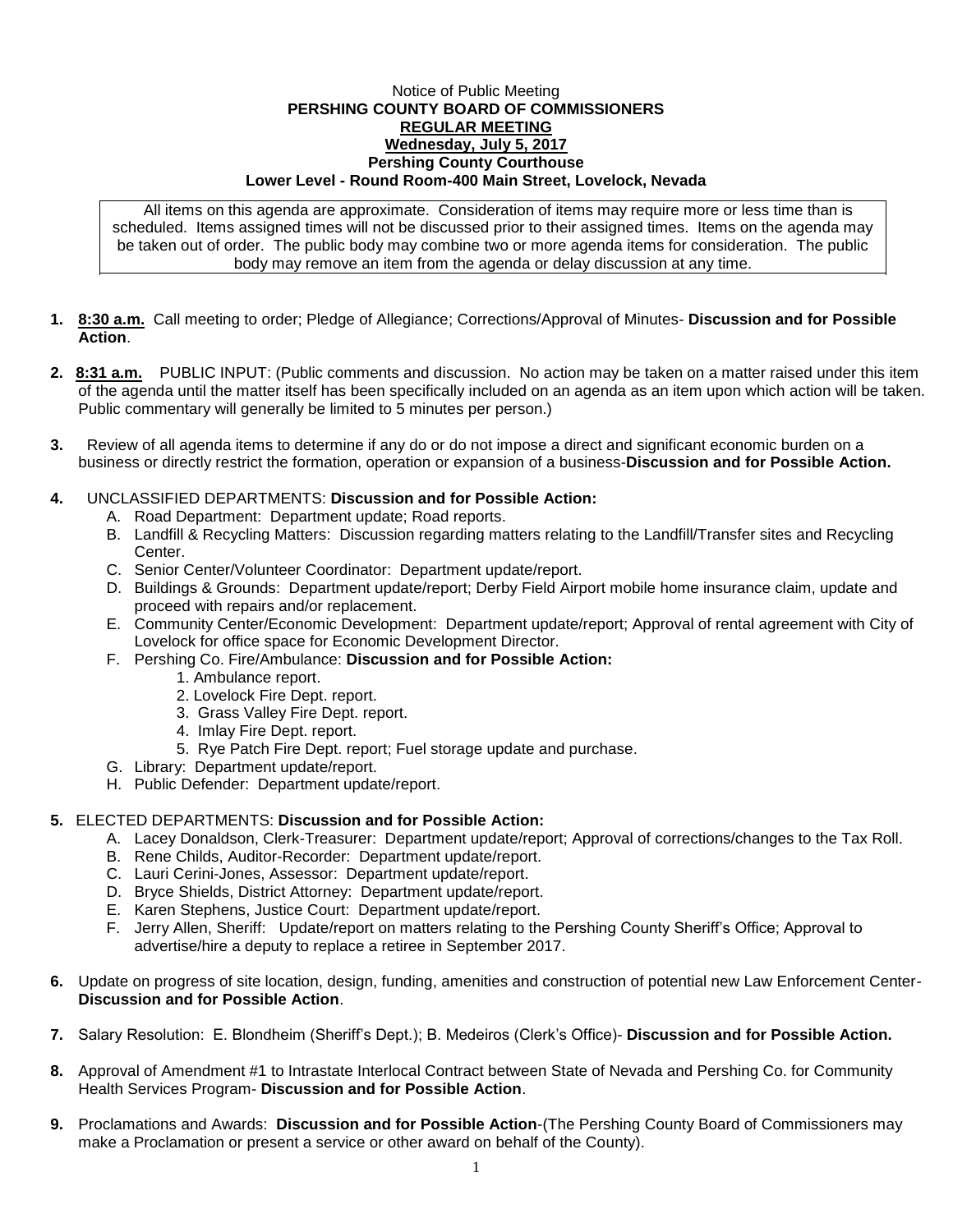- **10.** Grass Valley Advisory Board: Update on matters relating to the Grass Valley area.
- **11.** Correspondence.
- **12.** Discussion regarding policy/agreement for using the Pershing County tent- **Discussion and for Possible Action**.
- **13.** Pershing County Cemetery Board: Request for approval of a Resolution to increase the fee amount to reserve a burial plot in county cemeteries from \$75.00 to \$250.00 and to provide for a payment plan for the reservation of burial plots-**Discussion and for Possible Action**.
- **14. 10:00 a.m.** PLANNING & BUILDING DEPARTMENT/IMLAY WATER SYSTEM MATTERS: **Discussion and for Possible Action**:

A. Update on matters relating to the department:

B. Grass Valley Fire House addition: Request for approval of Change Order from Michael Clay Construction in the amount \$23, 623.92 for ADA compliance.

- **15.** Approval of Vouchers-**Discussion and for Possible Action**.
- **16. 11:30 a.m.** The Board of County Commissioners may meet in a closed labor session pursuant to NRS 288.220 to meet with the County's labor representative regarding labor negotiations.
- **17.** Approval of the 2017-2019 Tentative Agreement for the Pershing County Law Enforcement Association –**Discussion and for possible action.**
- **18.** Litigation Meeting.
- **19.** Report from Legal Counsel.
- **20.** Report from Administrative Assistant-County Commissioner's Office- Approval to proceed with purchasing new county flags with county seal- **Discussion and for Possible Action**.
- **21.** 2017 Legislative Matters: Update, review, and discussion concerning the potential impact of any bills enacted by the 2017 Nevada Legislature on county's interest: **Discussion and for Possible Action.**
- **22.** Update on matters relating to the Pershing County Economic Development and Conservation Act- **Discussion and for Possible Action.**
- **23.** Items for future agendas-**Discussion and for Possible Action.**
- **24.** Matters of the Board for Discussion.

Board Member reports. Board Liaison reports. (Nevada Works, Safety, Hospital Board, Emergency Management, Cemetery, Recreation Board, WNDD, Pe. Co. Economic Dev./ , Community Center, Museum, Library Board, Senior Center Advisory Board, Central Nevada Water Authority, Planning Board, Broadband Advisory Board, 911 Committee, Solid Waste Management Recycling Advisory Board, Pe. Co. Volunteer Advisory Board, T. V. Board, Frontier Coalition, Humboldt River Water Basin Authority.) Items for future agendas.

- **25.** PUBLIC INPUT: (Public comments and discussion. No action may be taken on a matter raised under this item of the agenda until the matter itself has been specifically included on an agenda as an item upon which action will be taken. Public commentary will generally be limited to 5 minutes per person.)
	- **NOTICE:** The County Commission may by law receive information from legal counsel regarding potential or existing litigation involving a matter over which the County Commission has supervision, control, jurisdiction or advisory power, and such gathering does not constitute a meeting of the County Commission pursuant to Nevada Revised Statutes **241.015.**